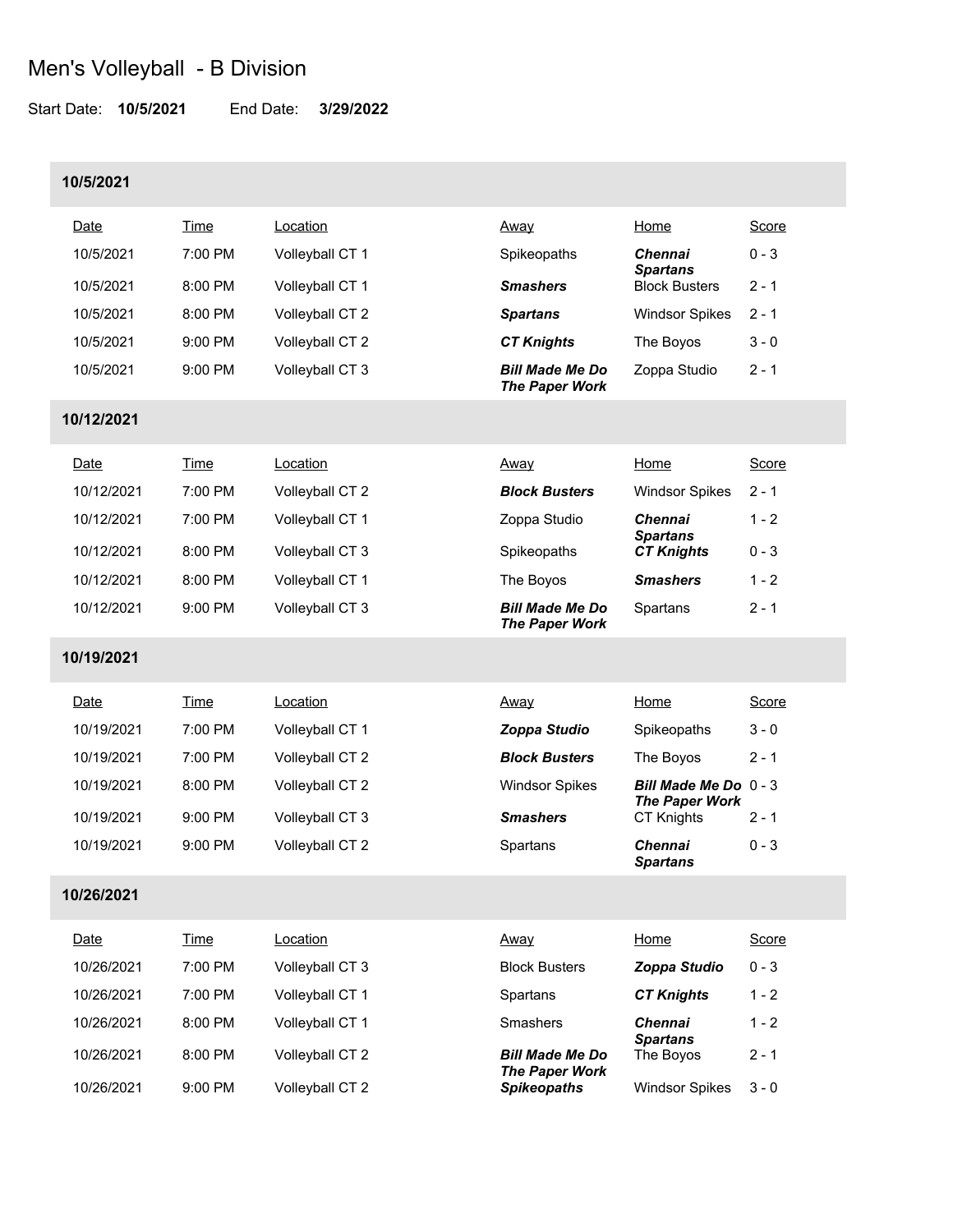Start Date: **10/5/2021** End Date: **3/29/2022**

#### **11/9/2021**

| Date      | Time      | ∟ocation        | <u>Away</u>          | Home                                     | Score   |
|-----------|-----------|-----------------|----------------------|------------------------------------------|---------|
| 11/9/2021 | $7:00$ PM | Volleyball CT 3 | <b>CT Knights</b>    | Zoppa Studio                             | $0 - 3$ |
| 11/9/2021 | $7:00$ PM | Volleyball CT 2 | Chennai Spartans     | <b>Bill Made Me Do 1-2</b>               |         |
| 11/9/2021 | 8:00 PM   | Volleyball CT 3 | <b>Block Busters</b> | <b>The Paper Work</b><br><b>Spartans</b> | $0 - 3$ |
| 11/9/2021 | $9:00$ PM | Volleyball CT 2 | Spikeopaths          | <b>Smashers</b>                          | $0 - 3$ |
| 11/9/2021 | $9:00$ PM | Volleyball CT 1 | <b>The Boyos</b>     | <b>Windsor Spikes</b>                    | $3 - 0$ |

#### **11/16/2021**

| Date       | Time              | Location        | Away                                            | Home                 | Score   |
|------------|-------------------|-----------------|-------------------------------------------------|----------------------|---------|
| 11/16/2021 | $7:00$ PM         | Volleyball CT 1 | <b>Chennai Spartans</b>                         | <b>CT Knights</b>    | $2 - 1$ |
| 11/16/2021 | $7:00 \text{ PM}$ | Volleyball CT 3 | <b>Windsor Spikes</b>                           | <b>Smashers</b>      | $0 - 3$ |
| 11/16/2021 | $8:00$ PM         | Volleyball CT 1 | <b>The Boyos</b>                                | Spikeopaths          | $2 - 1$ |
| 11/16/2021 | $8:00$ PM         | Volleyball CT 3 | Zoppa Studio                                    | Spartans             | $3 - 0$ |
| 11/16/2021 | $9:00$ PM         | Volleyball CT 2 | <b>Bill Made Me Do</b><br><b>The Paper Work</b> | <b>Block Busters</b> | $3 - 0$ |

#### **11/30/2021**

| Date       | Time      | Location        | <u>Away</u>           | Home                                    | Score   |
|------------|-----------|-----------------|-----------------------|-----------------------------------------|---------|
| 11/30/2021 | $7:00$ PM | Volleyball CT 2 | The Boyos             | <b>Spartans</b>                         | $1 - 2$ |
| 11/30/2021 | $8:00$ PM | Volleyball CT 2 | <b>CT Knights</b>     | Bill Made Me Do 2 - 1<br>The Paper Work |         |
| 11/30/2021 | $8:00$ PM | Volleyball CT 1 | Zoppa Studio          | <b>Smashers</b>                         | $2 - 1$ |
| 11/30/2021 | $9:00$ PM | Volleyball CT 1 | <b>Windsor Spikes</b> | <b>Chennai</b><br><b>Spartans</b>       | $0 - 3$ |
| 11/30/2021 | $9:00$ PM | Volleyball CT 3 | <b>Block Busters</b>  | Spikeopaths                             | $3 - 0$ |

#### **12/7/2021**

| Date      | Time    | Location        | Away                    | Home                                    | Score   |
|-----------|---------|-----------------|-------------------------|-----------------------------------------|---------|
| 12/7/2021 | 7:00 PM | Volleyball CT 1 | <b>Smashers</b>         | Bill Made Me Do 2 - 1<br>The Paper Work |         |
| 12/7/2021 | 7:00 PM | Volleyball CT 3 | Spikeopaths             | <b>Spartans</b>                         | $1 - 2$ |
| 12/7/2021 | 7:00 PM | Volleyball CT 2 | <b>Chennai Spartans</b> | The Bovos                               | $2 - 1$ |
| 12/7/2021 | 8:00 PM | Volleyball CT 2 | Zoppa Studio            | <b>Windsor Spikes</b>                   | $3 - 0$ |
| 12/7/2021 | 8:00 PM | Volleyball CT 3 | <b>CT Knights</b>       | <b>Block Busters</b>                    | $3 - 0$ |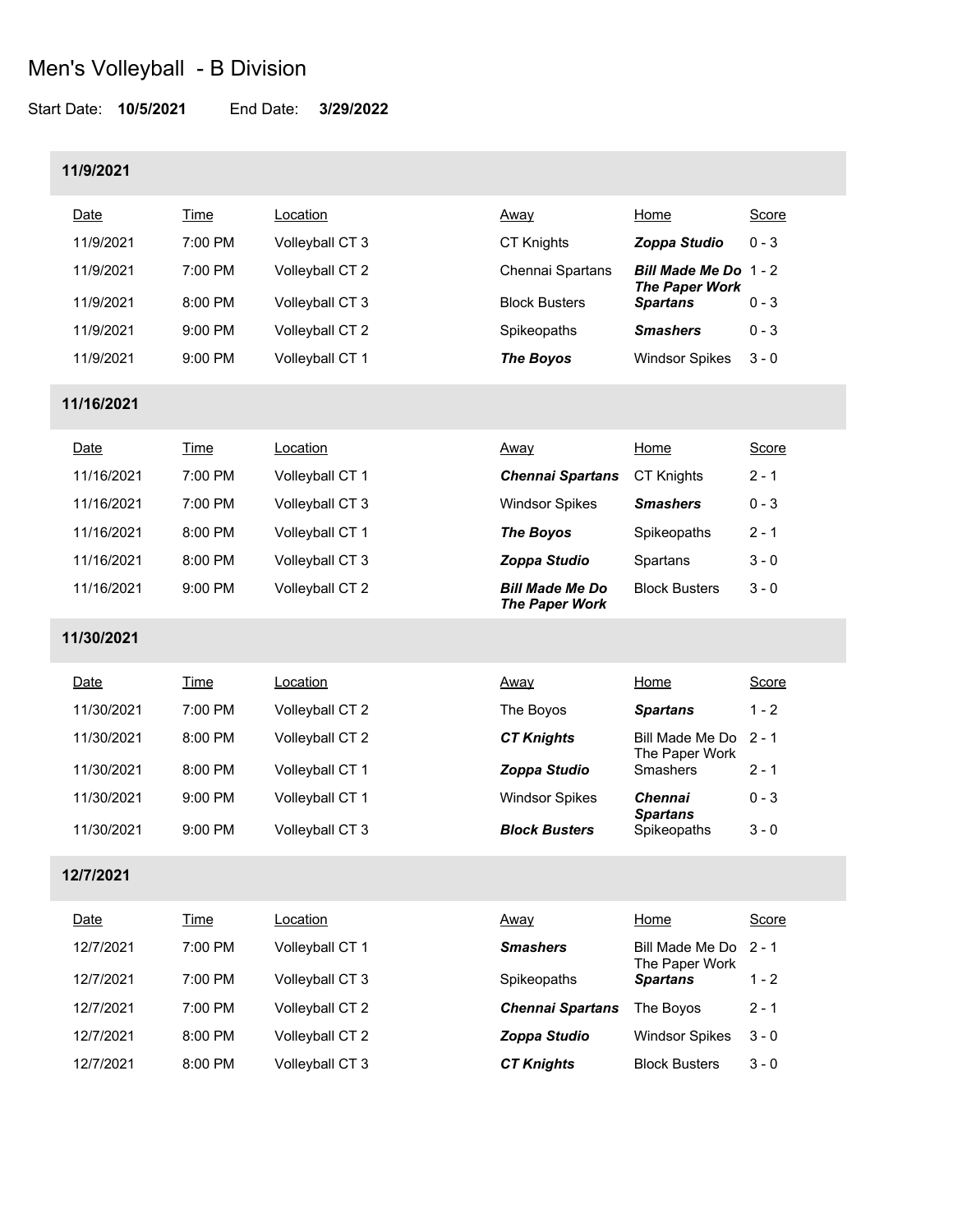Start Date: **10/5/2021** End Date: **3/29/2022**

#### **1/4/2022**

| Date      | Time      | Location        | <u>Away</u>                                     | Home                  | <b>Score</b> |
|-----------|-----------|-----------------|-------------------------------------------------|-----------------------|--------------|
| 1/4/2022  | 7:00 PM   | Volleyball CT 3 | CT Knights                                      | <b>Smashers</b>       | $1 - 2$      |
| 1/4/2022  | 8:00 PM   | Volleyball CT 3 | <b>Bill Made Me Do</b><br><b>The Paper Work</b> | <b>Windsor Spikes</b> | $3 - 0$      |
| 1/4/2022  | 8:00 PM   | Volleyball CT 2 | <b>Chennai Spartans</b>                         | Spartans              | $3 - 0$      |
| 1/4/2022  | $9:00$ PM | Volleyball CT 1 | The Boyos                                       | <b>Block Busters</b>  | $0 - 3$      |
| 1/4/2022  | $9:00$ PM | Volleyball CT 2 | Spikeopaths                                     | Zoppa Studio          | $0 - 3$      |
| 1/11/2022 |           |                 |                                                 |                       |              |

| Date      | Time              | Location        | Away                    | Home                                             | Score   |
|-----------|-------------------|-----------------|-------------------------|--------------------------------------------------|---------|
| 1/11/2022 | $7:00 \text{ PM}$ | Volleyball CT 2 | Zoppa Studio            | <b>Block Busters</b>                             | $3 - 0$ |
| 1/11/2022 | $7:00$ PM         | Volleyball CT 3 | <b>Windsor Spikes</b>   | Spikeopaths                                      | $2 - 1$ |
| 1/11/2022 | $8:00$ PM         | Volleyball CT 1 | <b>CT Knights</b>       | Spartans                                         | $2 - 1$ |
| 1/11/2022 | $8:00$ PM         | Volleyball CT 2 | <b>Chennai Spartans</b> | Smashers                                         | $2 - 1$ |
| 1/11/2022 | $9:00$ PM         | Volleyball CT 3 | The Boyos               | Bill Made Me Do $0 - 3$<br><b>The Paper Work</b> |         |

#### **1/18/2022**

| Date      | Time      | Location        | <u>Away</u>                                     | Home                   | Score   |
|-----------|-----------|-----------------|-------------------------------------------------|------------------------|---------|
| 1/18/2022 | $7:00$ PM | Volleyball CT 2 | <b>Smashers</b>                                 | Spikeopaths            | $3 - 0$ |
| 1/18/2022 | $7:00$ PM | Volleyball CT 3 | <b>Spartans</b>                                 | <b>Block Busters</b>   | $2 - 1$ |
| 1/18/2022 | 8:00 PM   | Volleyball CT 3 | <b>Bill Made Me Do</b><br><b>The Paper Work</b> | Chennai Spartans 3 - 0 |         |
| 1/18/2022 | $8:00$ PM | Volleyball CT 1 | <b>Windsor Spikes</b>                           | The Boyos              | $2 - 1$ |
| 1/18/2022 | $9:00$ PM | Volleyball CT 1 | Zoppa Studio                                    | <b>CT Knights</b>      | $3 - 0$ |

### **1/25/2022**

| Date      | Time      | Location        | <u>Away</u>          | Home                                             | Score   |
|-----------|-----------|-----------------|----------------------|--------------------------------------------------|---------|
| 1/25/2022 | $7:00$ PM | Volleyball CT 3 | Spikeopaths          | <b>The Boyos</b>                                 | $1 - 2$ |
| 1/25/2022 | 7:00 PM   | Volleyball CT 1 | <b>Block Busters</b> | Bill Made Me Do $0 - 3$<br><b>The Paper Work</b> |         |
| 1/25/2022 | $8:00$ PM | Volleyball CT 2 | Spartans             | Zoppa Studio                                     | $0 - 3$ |
| 1/25/2022 | $9:00$ PM | Volleyball CT 3 | <b>Smashers</b>      | <b>Windsor Spikes</b>                            | $3 - 0$ |
| 1/25/2022 | $9:00$ PM | Volleyball CT 2 | <b>CT Knights</b>    | Chennai<br><b>Spartans</b>                       | $0 - 3$ |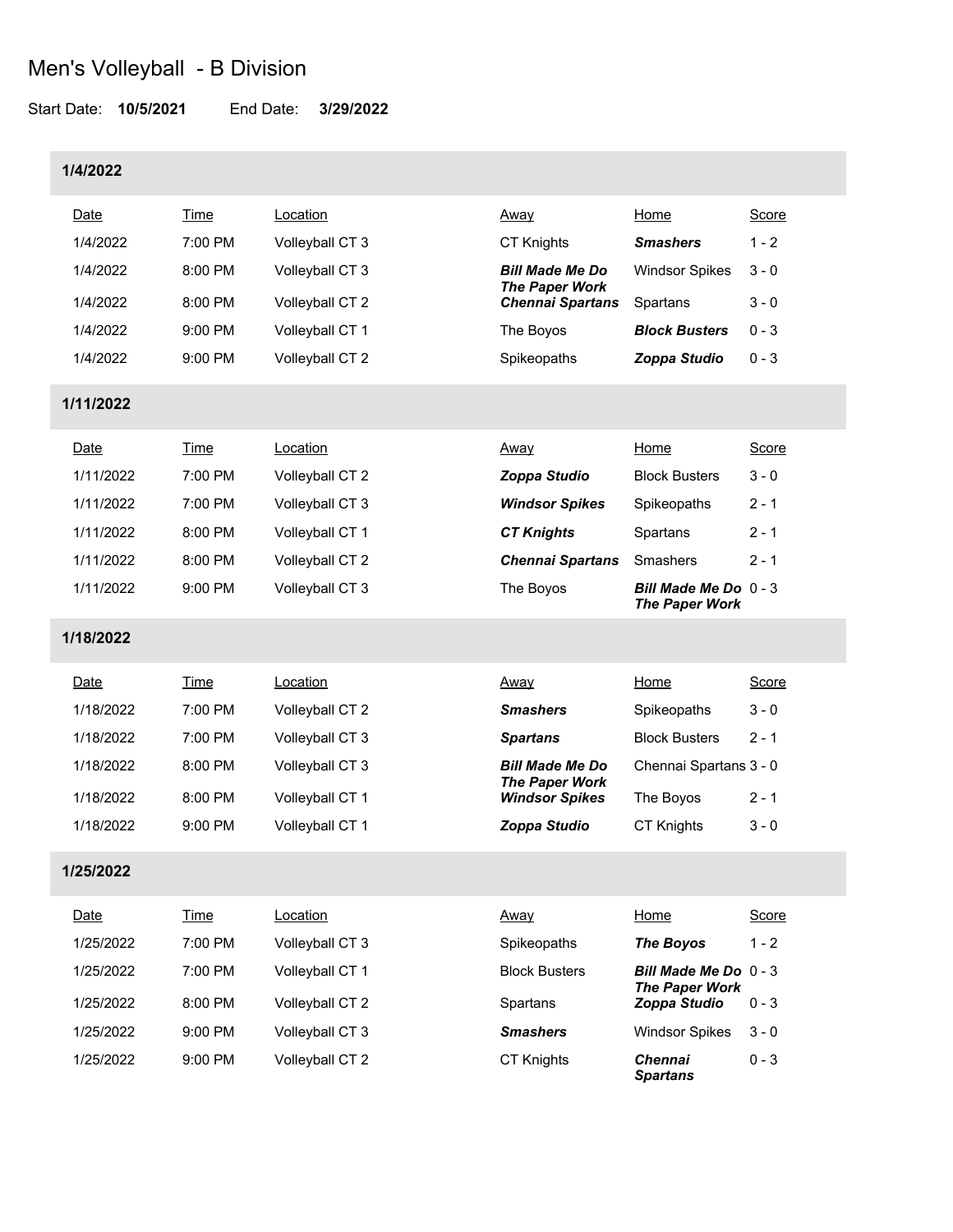Start Date: **10/5/2021** End Date: **3/29/2022**

#### **2/1/2022**

| <b>Date</b> | Time      | _ocation        | <u>Away</u>          | Home                                             | Score   |
|-------------|-----------|-----------------|----------------------|--------------------------------------------------|---------|
| 2/1/2022    | 7:00 PM   | Volleyball CT 2 | <b>Block Busters</b> | <b>Chennai</b><br><b>Spartans</b>                | $0 - 3$ |
| 2/1/2022    | 7:00 PM   | Volleyball CT 3 | Zoppa Studio         | The Boyos                                        | $3 - 0$ |
| 2/1/2022    | 8:00 PM   | Volleyball CT 3 | <b>CT Knights</b>    | <b>Windsor Spikes</b>                            | $3 - 0$ |
| 2/1/2022    | 8:00 PM   | Volleyball CT 1 | Spikeopaths          | Bill Made Me Do $0 - 3$<br><b>The Paper Work</b> |         |
| 2/1/2022    | $9:00$ PM | Volleyball CT 2 | <b>Smashers</b>      | Spartans                                         | $3 - 0$ |

**2/8/2022**

| Date     | Time              | Location        | <u>Away</u>                              | Home                  | Score   |
|----------|-------------------|-----------------|------------------------------------------|-----------------------|---------|
| 2/8/2022 | $7:00$ PM         | Volleyball CT 3 | <b>Chennai Spartans</b>                  | <b>Windsor Spikes</b> | $3 - 0$ |
| 2/8/2022 | $7:00 \text{ PM}$ | Volleyball CT 2 | Smashers                                 | Zoppa Studio          | $1 - 2$ |
| 2/8/2022 | $7:00$ PM         | Volleyball CT 1 | Spikeopaths                              | <b>Block Busters</b>  | $0 - 3$ |
| 2/8/2022 | 8:00 PM           | Volleyball CT 2 | <b>Bill Made Me Do</b>                   | <b>CT Knights</b>     | $2 - 1$ |
| 2/8/2022 | $9:00$ PM         | Volleyball CT 3 | <b>The Paper Work</b><br><b>Spartans</b> | The Boyos             | $3 - 0$ |

### **2/15/2022**

| Date      | Time              | Location        | <u>Away</u>                                | Home                              | Score   |
|-----------|-------------------|-----------------|--------------------------------------------|-----------------------------------|---------|
| 2/15/2022 | $7:00$ PM         | Volleyball CT 3 | <b>Windsor Spikes</b>                      | Zoppa Studio                      | $0 - 3$ |
| 2/15/2022 | $7:00 \text{ PM}$ | Volleyball CT 2 | <b>Block Busters</b>                       | <b>CT Knights</b>                 | $1 - 2$ |
| 2/15/2022 | $7:00 \text{ PM}$ | Volleyball CT 1 | Bill Made Me Do The Smashers<br>Paper Work |                                   | 1 - 2   |
| 2/15/2022 | $8:00$ PM         | Volleyball CT 1 | <b>Spartans</b>                            | Spikeopaths                       | $2 - 1$ |
| 2/15/2022 | $9:00$ PM         | Volleyball CT 3 | The Boyos                                  | <b>Chennai</b><br><b>Spartans</b> | $0 - 3$ |

### **2/22/2022**

| Date      | Time      | Location        | Away                                            | Home                 | Score   |
|-----------|-----------|-----------------|-------------------------------------------------|----------------------|---------|
| 2/22/2022 | 7:00 PM   | Volleyball CT 3 | Spartans                                        | <b>Smashers</b>      | $0 - 3$ |
| 2/22/2022 | $7:00$ PM | Volleyball CT 1 | <b>Windsor Spikes</b>                           | <b>CT Knights</b>    | $1 - 2$ |
| 2/22/2022 | 8:00 PM   | Volleyball CT 2 | The Boyos                                       | Zoppa Studio         | $0 - 3$ |
| 2/22/2022 | $8:00$ PM | Volleyball CT 3 | <b>Chennai Spartans</b>                         | <b>Block Busters</b> | $2 - 1$ |
| 2/22/2022 | $9:00$ PM | Volleyball CT 1 | <b>Bill Made Me Do</b><br><b>The Paper Work</b> | Spikeopaths          | $3 - 0$ |